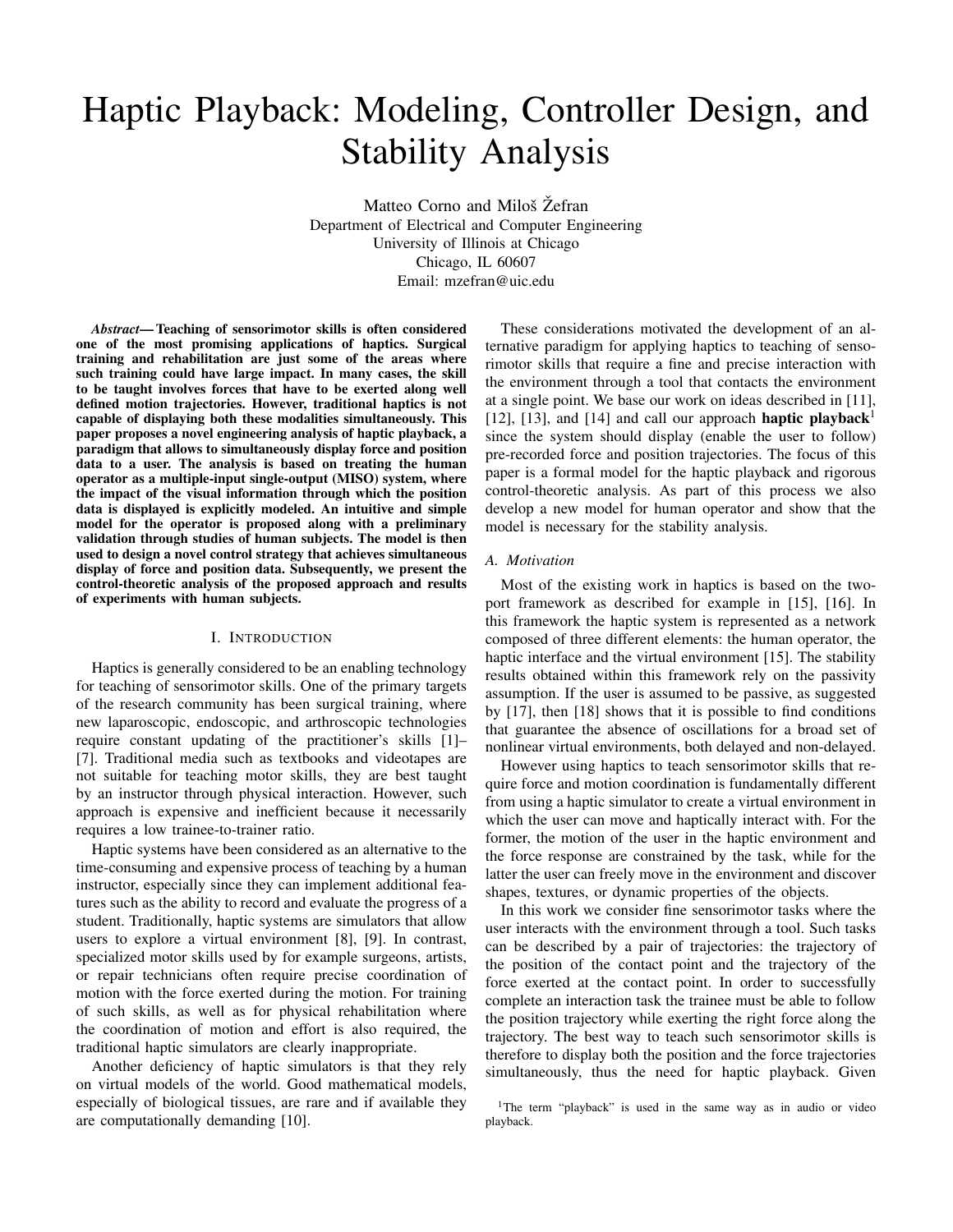the position (force) trajectory, the force (position) trajectory could be computed from a model of the virtual environment. Alternatively, both trajectories can be recorded while a task is performed by an expert. In this case, haptic playback is analogous to recording a video of a teacher performing the task and then playing the video to the students as many times as needed.

## *B. Related Work*

Teaching sensorimotor skills through haptics, or more generally through force feedback, has a long history. An excellent analysis of the issues involved is presented in [19]. Recent studies on the role of force feedback in skill acquisition are [20] and [21]. Alternatively, position guidance with haptics is often implemented through virtual fixtures (see [22], [23] for early work and [24] for a recent application). Force feedback is also used extensively for teaching of sensorimotor skills in the rehabilitation robotics literature. Similarly to approach we take, several authors formalize the teaching problem as a control problem so that control theory tools can be used [25], [26].

The idea of simultaneously displaying force and position data has been used before. For example, [11] proposes several schemes to achieve that. Since it is impossible to haptically display both the force and position information at the same time with one haptic device many authors have focused on haptically displaying one of the two trajectories and providing information on the other through a different modality. For haptic systems, the most natural modality is obviously a visual representation. Several attempts have been made in this direction. For example, [12] develops the Virtual calligraphy system to teach calligraphy, [13] describes Virtual haptic back to teach palpation, and [14] the Fingertip presser to simulate pressing on a surface while moving. Worth mentioning is also the first commercial realization of a robotic exercise machine patented by Book [27].

Although these works recognize the need for an additional modality since force and position data can not be displayed simultaneously with a haptic device, the described systems are primarily experimental and do not present any formal justification for or analysis of their approach. The results are thus limited to their particular devices and applications. In contrast, our work, while using some of the same ideas, develops for the first time a formal model for haptic playback. Using the model, various implementations of the haptic playback can be derived and formally evaluated. As a result, the proposed framework is largely independent of a particular system or application.

## II. A FORMAL MODEL OF HAPTIC PLAYBACK

As discussed above, the traditional two-port framework is not adequate to study haptic playback since it lacks the ability to properly present to the user the force and position trajectories describing a particular sensorimotor skill. However, causality prevents these two information modalities to be simultaneously displayed with a haptic device. We are thus proposing a new framework in which haptic playback can be properly described. This new framework allows the haptic playback problem to be formulated as a control problem.

The main idea is that haptics is used to display one of the two trajectories while an additional modality is used to display the other. This additional modality, indeed present in several previous applications but never explicitly modeled, overcomes the causality limitations of haptics and thus makes it possible to consider teaching applications. In our work, the additional modality is a visual target overlaid over the virtual environment displayed on the graphical display.

While most haptic simulations use graphics display, visual information is not considered in the two-port framework. In particular, if the human operator is modeled purely as impedance or admittance, the visual feedback is not used by the user. This is in stark contrast to haptic playback where the visual target moving on the graphics display plays a critical role. It is worth pointing out that the active role that the visual feedback plays in haptic playback also distinguishes our our work from [28] and [29].

To formally describe haptic playback, we need to make two assumptions:

- 1) The system is equipped with a visual representation of the environment, that has at least two elements: the current position of the user (virtual proxy) and a target.
- 2) The user is cooperative, meaning that she will try to follow the target displayed on screen at the best of her capabilities.

The assumption of having a cooperative user is typical in haptics, while the first assumption has to do with the implementation of the haptic playback.

The framework we propose is schematically represented in Fig. 1. The main difference from the two-port framework is the human operator, called user in figure. The user is not modeled as a two-port element. It is now considered to be a dynamical system with three inputs and one output. The inputs are:

- $x_0$  is the trajectory of the target displayed on the screen. It can be modulated by the control strategy.
- f<sub>act</sub> is the force that is currently exerted by the haptic device. This force is defined by the control algorithm.
- $x_u$  is the position of the manipulandum.

At the haptic level, the user has the causality structure of an impedance [15]: it accepts a flow and yields an effort. The user has only one output,  $f_u$  which is a force. In the above figure the block named haptic display represents the haptic device itself and the control logic – for clarity the two parts have been kept together. The system can be seen as a mechanical system with two external forces,  $f_u$  and  $f_{act}$ . A simple 1 DOF haptic display can be for example modeled as

$$
m\ddot{x}_u = f_{act} + f_u \tag{1}
$$

This framework allows us to study the issues involved in haptic playback from a control theory standpoint. It also has two important implications: (1) it is not possible to study the system with network theory tools and (2) the results of passivity are not directly applicable. Given that network theory and passivity are not applicable, more general tools such as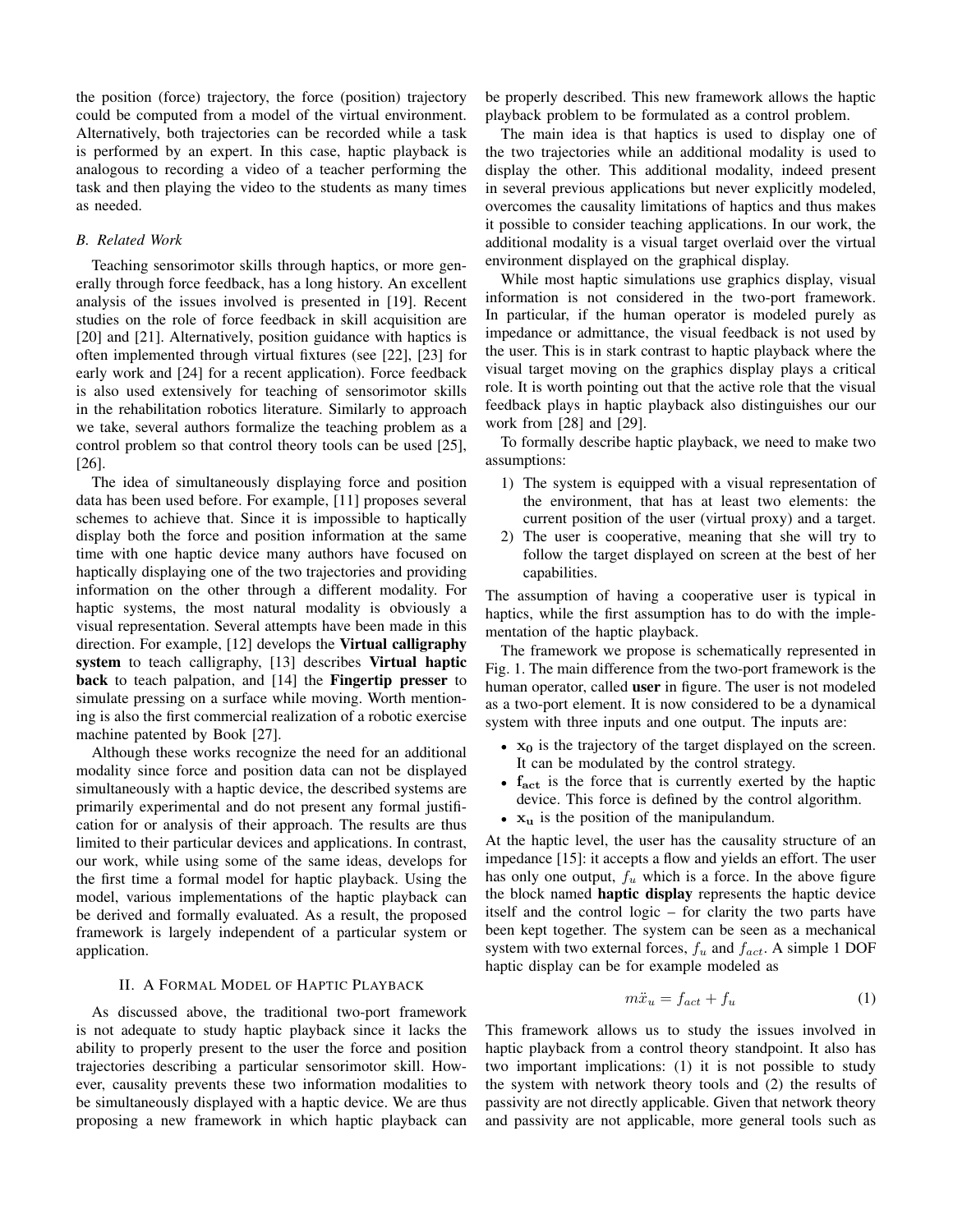

Fig. 1. Proposed framework for haptic playback. The visual channel is explicitly represented.

Lyapunov theory [30] have to be used for stability analysis. Therefore an explicit model of the user is needed.

#### III. USER MODEL

Many researchers in different fields attempted to model human motor dynamics [31]–[37]. Several studies have been aimed at rehabilitation and some were used in haptic stability analysis. It is obviously very difficult to write an accurate model of the human. In most cases accurate models can be obtained only under very constrained and controlled experimental settings, so they can be applied only when those conditions are met. The approach we use to develop the model is inspired by [36] and specifically tailored to haptic playback applications. It is based on some assumptions on the central nervous system (CNS), but we do not claim it to be a rigorous model from the cognitive science point of view. The problem we address is how the user's CNS "computes" the force to be requested from the muscles. We need the model to design control laws for haptic playback, our goal is not to explain how human motor control functions. The choice of an impedance-like causality follows the traditional choice of causality adopted in literature for low inertia and backdrivable haptic devices [38]–[40]. Under assumptions (1), (2) and from a control engineering standpoint, the user is seen as a controller that evolved to minimize the discrepancy between the actual position and the position of the target. The controller consists of two terms, a closed loop on the position error  $x_u(t) - x_0(t)$  and a feedforward term based on the external force which models the adaptation mechanism hypothesized by Mussa-Ivaldi. The resulting transfer function can be written as:

$$
F_u(s) = -ke^{-s\tau} \left( X_u(s) - X_0(s) \right) + (\alpha s - 1) F_{act}(s). \tag{2}
$$

The model depends on five parameters. In the position feedback term, k describes a stiffness and  $\tau$  the inevitable delay involved in the hand-eye coordination [41]. The other parameters describe the adaptation term. The underlying idea is that the user tries to move toward the displayed target matching the displayed force and adding a force which is proportional to the position error. The term  $\alpha s F_{act}(s)$  accounts for an error in matching the displayed force. It is ideally modeled as a PD term. It is reasonable to assume that if  $f_{act}$  changes slowly the user will be able to match the displayed force more easily, so the error is proportional to the rate of change of  $f_{act}$ . To make the model proper, the differential term is approximated by  $\alpha \frac{s+\bar{z}}{s+\bar{p}} F_{act}(s)$ , yielding

$$
F_u(s) = -ke^{-s\tau} (X_u(s) - X_0(s)) + (\alpha \frac{s + \bar{z}}{s + \bar{p}} - 1) F_{act}(s).
$$
\n(3)

where  $z_{bar}$  and  $p_{bar}$  are the zero and pole of the first order filter approximating the derivative term, respectively. It is furthermore arbitrarily assumed that the force exerted in each direction is independent from the other directions, so that we can focus on a 1 DOF problem.

## IV. USER VALIDATION

#### *A. Experimental Setup*

To test the user model described by Eq. 3 we used an experimental setup consisting of a Sensable PHANToMTM PREMIUM 1.0 [42] haptic device interfaced with a PC running Windows 2000. The personal computer was an Intel Xeon 1500 Mhz with 1 GB of RAM. The PHANToMTM was equipped with the optional gimbal encoders and the manipulandum, the actual man-machine point of contact, was a stylus that resembles a pen.

#### *B. Human Subjects*

In order to validate the model and estimate the five parameters, 4 subjects were recruited. The subjects were chosen among right handed males with no known history of neurological disorder and ranging in age from 23 to 28. All the subjects were familiar with the concept of haptic simulation and they all had the chance to experiment with a haptic simulation but had no previous experience with haptic playback.

## *C. Experimental Procedure*

The subjects were told to sit in front of the screen and asked to make themselves comfortable. They were told to hold the stylus and instructed to follow a target clearly marked on the screen. As a consequence, each subject was free to assume any posture he found comfortable. It is recognized that this choice affects the repeatability of the experiments, but it also does not limit the results to a very controlled setting as in e.g. [36]. The haptic device was placed so that the  $y$ axis of the workspace reference frame was vertical, pointing upward, the z axis horizontally pointed toward the user and the  $x$  axis pointed to the right of the user. The target was initially fixed with no force displayed. After a randomly chosen period of time  $\bar{t}$  the target was moved to the new position  $\bar{x}$  and a constant force  $f$  displayed. Both values were randomly chosen along the  $x$  direction in order to simplify the analysis of the results. Each subject had two consecutive trials. The results used in the identification and validation of the model were taken from the second trial.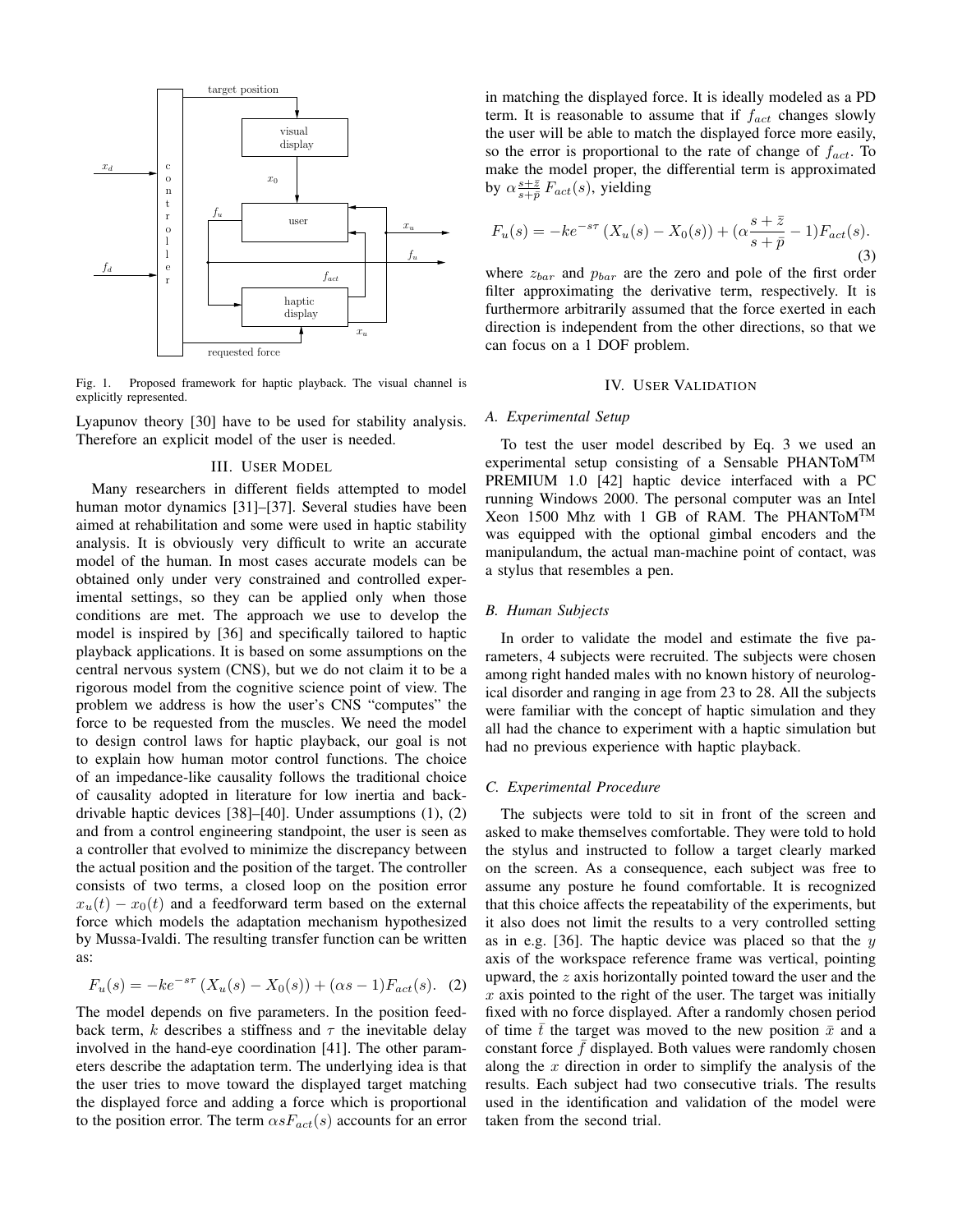

Fig. 2. Validation results: simulated and recorded position trajectories.

## *D. Validation Results*

The results of the identification experiments are reported in Fig. 2. Each test shows the recorded trajectory and the simulated one. While it is not always possible to get a good matching, in all the cases the time constant, the delay and the overshoot of the response were replicated by the model. This is an indication that the proposed model is able to capture the main features of the user.

## V. CONTROL STRATEGIES

The discussed MISO framework opens a new possibility. While [12]–[14] recognize the importance of the visual channel in haptic playback, they did not exploit its full potential. In their applications the visual feedback is used in an open loop fashion, it displays the desired trajectory that the user is supposed to learn. The advantages of having a model that describes how the user reacts to changes in  $x_0$  become clearer if we formulate the problem as a classical control problem:  $x_u$  and  $f_u$  are the controlled variables that should follow the references  $x_d$  and  $f_d$ , while  $x_0$  and  $f_{act}$  are the control variables. It is clear that a solution that uses a closed loop control only for  $f_{act}$  is limited with respect to a control architecture that utilizes two closed loops. That is what is a achieved by the novel control strategy we call crossed control. The idea is to use a closed loop strategy to set the target,  $x_0$ , and can be formally described as:

$$
x_0(t) = x_d(t) - K_P(f_u(t) - f_d(t)) \tag{4}
$$

$$
f_{act}(t) = -f_d(t) - K_F(x(t) - x_d(t))
$$
 (5)

with  $K_P > 0$  and  $K_F > 0$ . Intuitively, the target is used to correct the force error, while the force exerted by the device corrects the position error. As a consequence of this strategy the haptic device will drive the user along the correct trajectory letting the user actively exert the force.

To further explain the idea, consider the example of a hard surface penetration where  $x_d(t) = \text{const.}$  while  $f_d(t)$ is linearly increasing. If the user can perfectly execute the task then the controller will keep the target at the desired position and exert the desired force. If the user exerts less force than requested, the controller will move the target so that the resulting position error causes the haptic device to apply a different force, triggering in turn a transient that, under conditions to be specified later, converges to the desired position and force.

Alternatively, we could use the control strategy adopted by [12] that we will call a direct force controller. It can

$$
x_0(t) = x_d(t)
$$
  
\n
$$
f_{act}(t) = -f_d(t) + K_P(f_u(t) - f_d(t)) +
$$
  
\n
$$
\left( +K_I \int_0^t f_u(\xi) - f_d(\xi) d\xi \right),
$$

be described by the following laws:

where  $K_P > 0$  is the proportional gain, and  $K_I > 0$  is the gain of the optional integral term that is used to avoid steady state error. The force  $f_u$  is controlled with a PI controller. The target follows the desired trajectory and the controller basically exerts a force which is opposite to the desired one, but adjusted to reduce errors.

The difference between the crossed controller and the direct force controller (and other traditional controllers) is that the former uses two closed loops instead of one and that in the direct force control  $f_u$  is controlled through reaction, meaning that the exact  $f_u$  is obtained by exerting the force that was applied when the task was recorded. This can be seen as a passive way of exerting the force because it is based on the resistance that the user offers. It conveys the correct haptic feeling to the user, but psychologically the user does not feel to be the cause of this force, she has to rely on an external force stimulus. We believe that this negatively affects the learning process. In contrast, with the crossed controller the user actively exerts the force; psychologically she is the cause of the force and therefore conceptually the teaching experience is more effective.

#### VI. SIMULATION RESULTS

Before implementing the direct force controller and the crossed controller on the PHANToMTM, they were tested using the proposed user model. In particular, a system composed of a 1 DOF linear damped mass coupled to the user was used. Two different sets of parameters were tested in simulation. In the first set the user's hand-eye coordination does not introduce any delay; in the second set the user model is delayed according to the identified parameters. Formally, the system used for testing was the following:

$$
m\ddot{x}_u + c\dot{x}_u = f_u + f_{act}
$$

with  $f_u$  determined by the transfer function (3). The numerical values of the parameters used in the simulation were the one identified for the first subject. The crossed controller and the direct controller were simulated too. Initially all the gains were set to 10 and the references  $f_d$  and  $x_d$  were subjected to a step at time  $t = 1$ s; a desired position of 0.06m was requested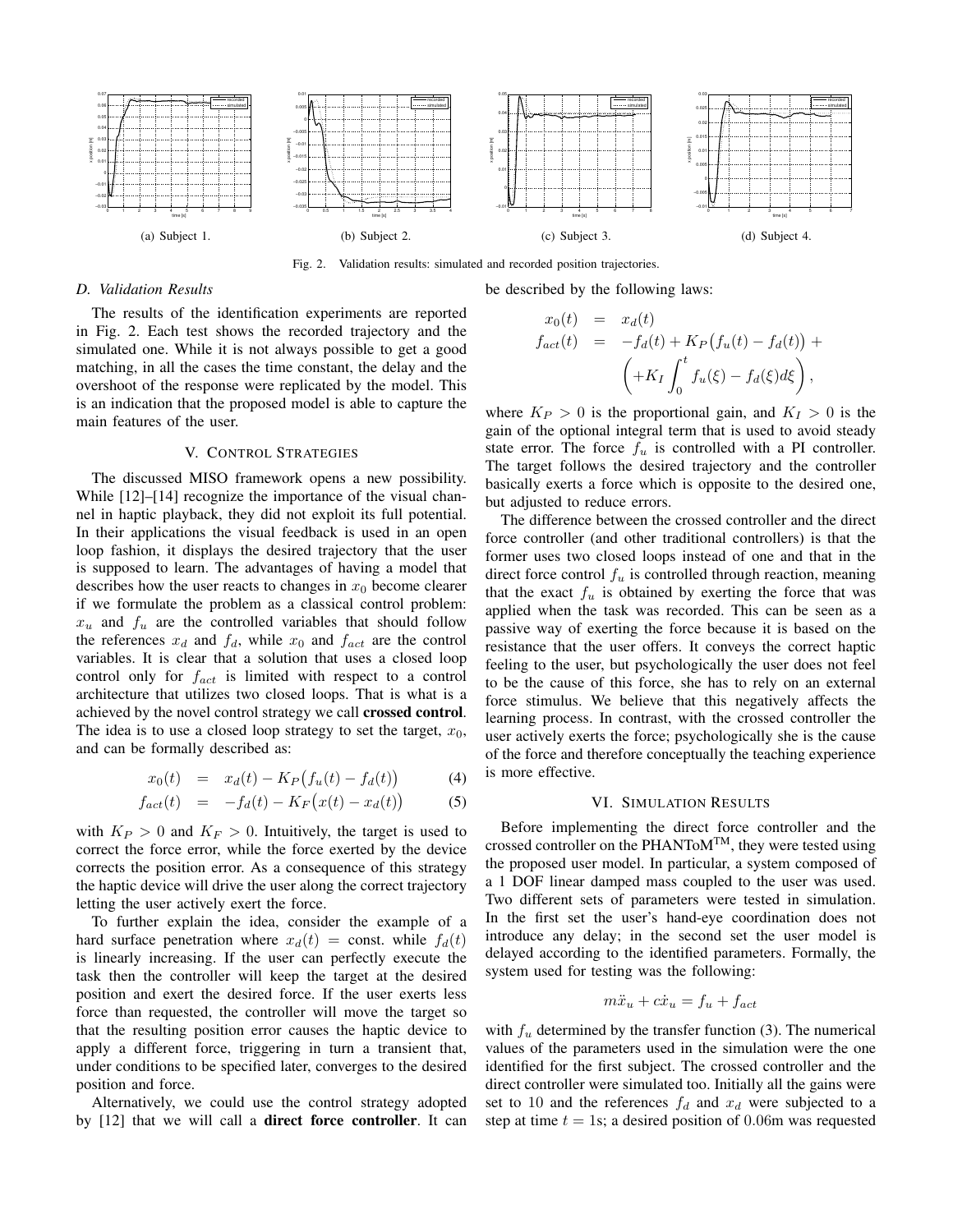

Fig. 3. Simulation results, force and position tracking for the non delayed case(a-b) and the delayed case(c-d).



Fig. 4. Block diagram of the crossed controlled system.

along with a force of 2N. The results of the non delayed case are shown in Fig. 3.

From Fig. 2 it can be seen that the crossed controller offers better results than the direct force controller not only in terms of tracking but also in noise rejection.

After testing the control laws on an ideal user without delay, the delay was introduced. The results in the delayed case and for the same gains can be seen in Fig. 3(c) and 3(d). The previous observations about the traditional control law still hold, but the outcome for the crossed controller is dramatically different: it is not plotted because the introduction of the delay makes the system unstable. In order to stabilize the system the gain of the position loop must be reduced to  $K_P < 0.25$ . According to the simulations the only way to robustly stabilize the system would be to use a small  $K<sub>P</sub>$ . This choice would make the crossed controller act like a controller with only one closed loop, loosing its advantage. In order to see whether the crossed controller can be used at all, a more thorough investigation of the problem is needed.

## VII. STABILITY ANALYSIS

It has been shown that the introduction of the delay in the user model destabilizes the crossed controller, while the same delay affects the performance of the traditional controller only minimally. The main difference between the traditional controller and the crossed controller is an additional closed loop. This is made clear in figures 4(a) and 4(b). The figures show the block diagrams for the two control variables in the crossed controller. Both the traditional direct force controller and the crossed controller have an identical closed loop that computes  $F_{act} = C_P(s)(X_u - X_d)$ . Fig. 4(a) shows that there are two closed loops: an intrinsic delayed loop (marked in darker gray) which represents the user trying to follow the target, and the loop explicitly closed by the controller  $C_P(s)$  (marked in lighter gray) which is not delayed. Both the traditional controller and the crossed controller have the intrinsic delayed loop and the non delayed loop used by  $C_P(s)$ . The difference lays in an additional closed loop of the crossed controller, seen in Fig. 4(b). The additional loop is used by the controller  $C_F(s)$  and it is delayed, an indication that the system can be driven toward instability.

This preliminary analysis suggests that the cause of instability is the delayed loop. Therefore we can simplify the system and focus only on the additional delayed loop. The terms that do not affect stability appreciably are the non delayed loop and the adaptation terms. Using the 1 DOF damped mass all these terms can be rewritten as

$$
m\ddot{x}_u(t) + c\dot{x}_u(t) = -k(x_u(t-\tau) - x_0(t-\tau))
$$
 (6)

where

$$
x_0(t - \tau) = -f_d(t - \tau) - K_P(f_u(t - \tau) - f_d(t - \tau))
$$

System (6) can be represented by the block diagram of Fig. 5. It is useful to start considering the case with no delay, i.e.



Fig. 5. Block diagram of the simplified model with delay.

 $\tau = 0$ . Recalling that the parameters m, c, k and  $K_P$  are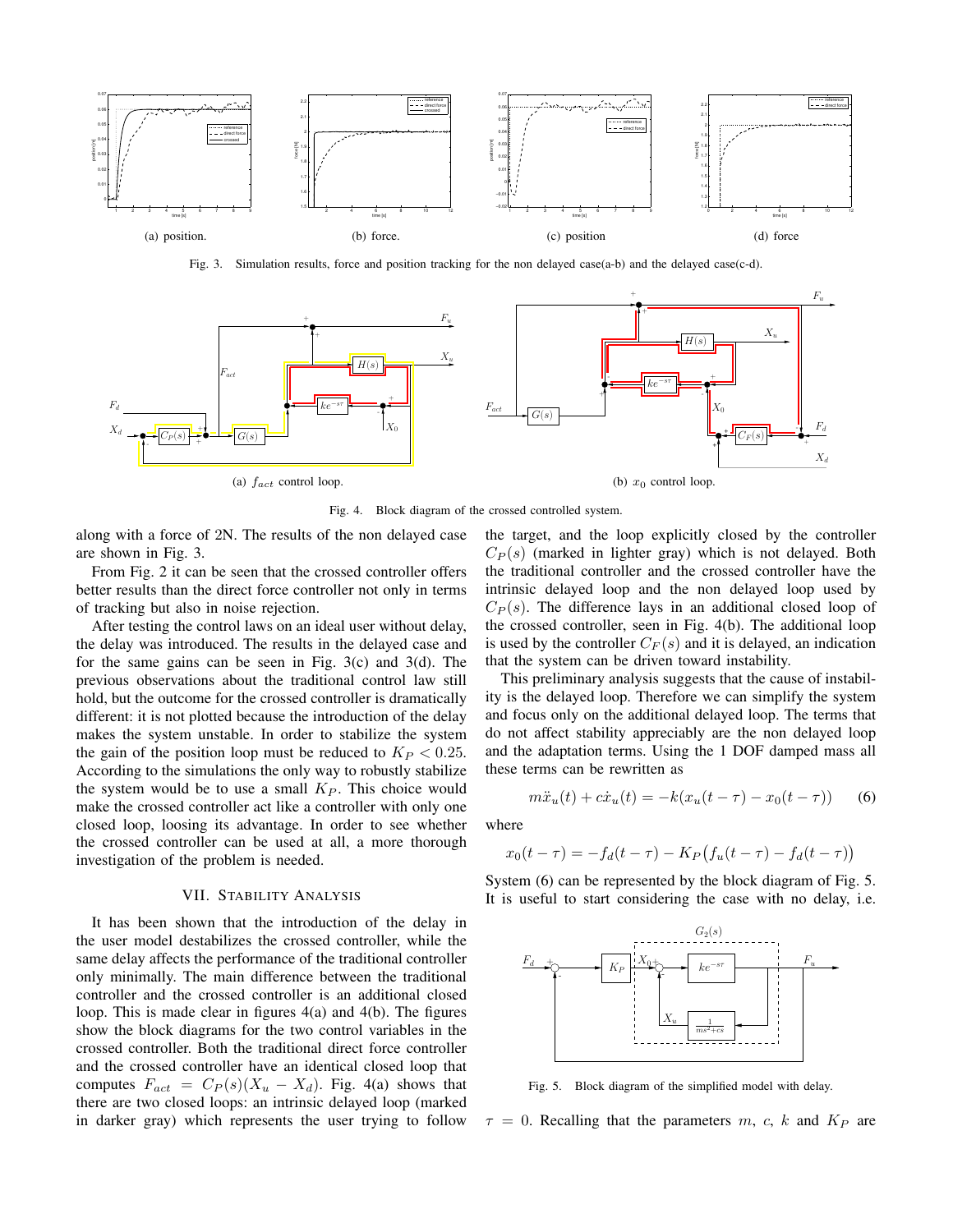positive, Routh criterion shows that the system is stable for any choice of  $K_P$ .

More problematic is the study of the delayed system. As shown in Fig. 5 we will initially focus on the inner loop transfer function  $G_2(s)$ . Solving the inner loop, we get

$$
G_2(s) = \frac{k e^{-s\tau} (m s^2 + c s)}{m s^2 + c s + k e^{-s\tau}}
$$
(7)

Solving the outer loop with the loop transfer function  $K_P G_2(s)$  yields the delayed closed loop transfer function,

$$
H_{fa \to fu}^D(s) =
$$
  
\n
$$
K_P k e^{-s\tau} (ms^2 + cs) (ms^2 + cs + ke^{-s\tau})
$$
  
\n
$$
ms^2 + cs + ke^{-s\tau} + K_P k e^{-s\tau} ms^2 + K_P k e^{-s\tau} cs.
$$
\n(8)

It is clear that the transcendental term  $ke^{-s\tau}$  makes the system not amenable to classical control tools. One possible way to proceed is to substitute the transcendental term with the second order Pade approximation [43], ´

$$
e^{-s\tau} = \frac{1 - s\tau/2}{1 + s\tau/2} \triangleq \frac{1 - sT}{1 + sT}.
$$
 (9)

Substituting the Padé approximations we can write the denominator of the closed loop transfer function as

$$
D(s) + K_P N(s) =
$$
  
=  $mT s^3 + m s^2 + cT s^2 + C s - KT s + K +$   
 $-M T k K_P s^3 + k K_P m s^2 - cT k K_P s^2 +$   
+  $k K_P c s$  (10)

The goal is to describe the dependence of the roots of (10) on the two parameters  $T$  and  $K_P$ . This can be done using root locus technique [44]. The analysis shows that when  $K_P < \frac{1}{k}$ , the system is stable for small values of  $T$  and when  $T$  increases eventually there is a value,  $T_{crit}$ , that destabilizes the system. When  $K_P > \frac{1}{k}$ , there is always at least one unstable pole, independently of the value of  $T$ , the system will be unstable. Therefore a necessary condition for the stability of the system is that  $K_P < \frac{1}{k}$ . But this condition is only necessary: to ensure stability  $T_{crit}$  must be found. It is possible to do so using a method derived from the analysis introduced by Olgac in [45]. The method is based on the *continuity argument*, which states that in the one-dimensional parameter space,  $\tau$ , there are regions where the number of unstable roots of the transcendental characteristic equation is fixed. In other words the continuity argument states that if  $\tau$  is varied continuously, the position of the roots cannot but vary continuously. This analysis results in the following theorem.

*Theorem 1:* The crossed controller described by

$$
x_0(t) = x_d(t) - K_P(f_u(t) - f_d(t))
$$
  
\n
$$
f_{act}(t) = -f_d(t) - K_F(x_u(t) - x_d(t))
$$

when coupled to a human user modeled as

$$
F_u(s) = -ke^{-s\tau} (X_u(s) - X_0(s)) + (\alpha \frac{s + \bar{z}}{s + \bar{p}} - 1) F_{act}(s),
$$

is asymptotically stable if and only if

$$
K_P \quad < \quad \frac{1}{k} \tag{11}
$$

$$
\tau \quad < \quad \tau_{crit} \tag{12}
$$

where  $\tau_{crit}$  is the first value of the delay that causes a crossing of the imaginary axis.  $\tau_{crit}$  depends on  $K_P$ .

For example, using the parameters identified for one of the subjects the conditions are found to be  $K_P < 0.25$  and for  $K_P = 0.24$  a limit of  $\tau < 0.642$  s is computed.

To summarize, in this section some considerations on the stability of the crossed control law have been made; sufficient and necessary conditions for the stability have been found. In particular, a limit for the gain of the loop used to set  $x_0$ has been found. This limit has been shown to be inversely proportional to the stiffness of the user, and does not depend on the amount of delay. If the gain is above the limit, the system is unstable. If it is below the limit, the system stability will depend on the amount of delay. It is important to note that this conditions have been derived under the assumption of a known user model. Since the model of the user is not perfect, these conditions must be taken as guidelines for designing the controller.

## VIII. EXPERIMENTAL RESULTS

In this section the experimental results obtained with the implemented control laws are presented and discussed. The system used for these tests was the same used for the user model validation. With the goal to simplify the task and avoid issues with visualization, only planar tasks were considered. The desired trajectories and forces are generated on the plane  $x-y$ . The subjects involved in these tests were the same used in the validation experiments.

In the previous section we discussed that with the proposed model of the human user, the crossed controller can go unstable when the gain  $K_P$  is greater than a threshold which is inversely proportional to the user's stiffness. The first thing that experiments show is that this behavior does not manifest itself. The gain used in tests is well above the expected stability limit, but the trajectories continue to be stable. This behavior can be explained by observing that in the simulation the instability is due to the reference  $x_0$ . The higher the gain is, the more abruptly the target,  $x_0$ , moves. This is true in simulations and in experimental tests as well, but the user model used in simulation is time-invariant. According to the model the user always exerts a force proportional to the error independently of the situation and with a constant stiffness. The more abruptly the target moves the higher the force exerted by the user is. This behavior not only triggers the instability, but sustains it. In a real experiment the user is continuously changing and adapting to the situation. She will never voluntarily inject enough energy in the system to sustain an instability. This is why in real experiments an unstable behavior is rarely observed. Formally, while the user cannot easily influence the condition given by Eq. (12) because it depends on the reaction time, the condition given by Eq. (11) is influenced by the user modulating her stiffness so that when the system moves toward instability stiffness is reduced.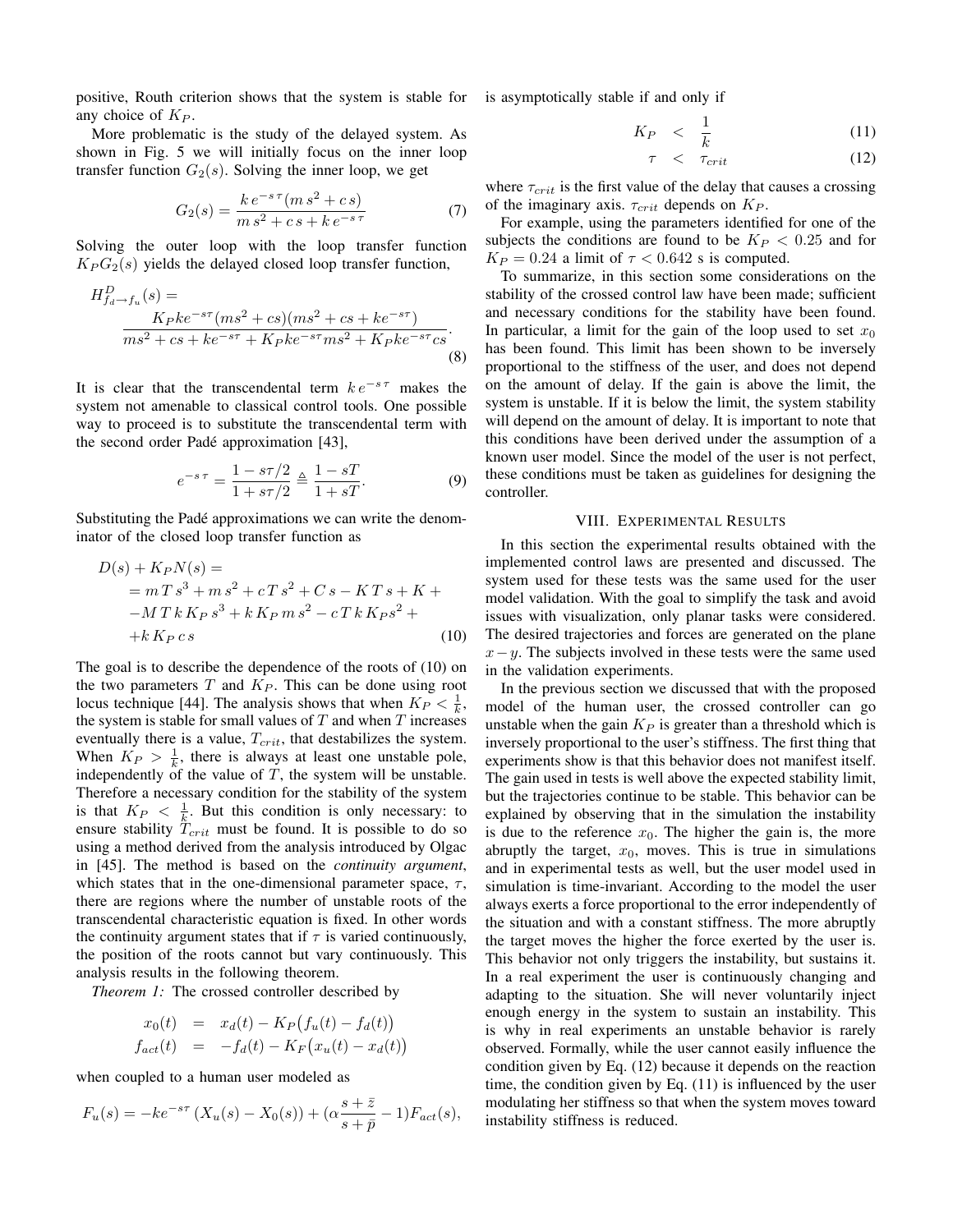

Fig. 6. Position and force errors obtained in tests with the direct force controller and the crossed controller (constant force case).

Once the main discrepancy between experimental and simulated results has been studied, a comparison between the two haptic controllers can be carried out bearing in mind that in this phase of our study we focused on the tracking performance of the two strategies, not on their teaching potentials. In order to compare the two strategies the following protocol was designed. The subjects were asked to sit comfortably in front of the system and grab the stylus. No instructions were given on how the stylus should be held. The subjects were asked to follow a target shown on the screen. Four different testing conditions were devised and obtained by combination of two features: the control strategy used and the desired force. The control strategies were the direct force controller and the crossed controller. The desired force followed two trajectories: in the first case the desired force was constant and equal to  $f_d = [1, 0, 0]^T$ , whilst in the second case the desired force was given by

$$
f_d = \left[ \begin{array}{c} -0.5 - \sin(t) \\ -0.5 - \cos(t) \end{array} \right].
$$

Each subject had five consecutive trials for each condition. Each trial lasted 25 seconds. Between the sets of trials the subject were given the chance to rest for a minute.

Fig. 6 summarizes the results of the tests. Each plot represents the 5 trials for a given testing condition for all the subjects; the average and standard deviation of the position and force errors are given. From the test it was clear that contrary to what is expected, there is no relevant difference between errors when the task is to exert a constant force or when the task is to follow a more complex force trajectory. Therefore we will refer only to the results obtained with constant desired force. The main characteristic that can be observed from these tests is that the direct force controller offers a better force tracking with respect to the crossed controller while the crossed controller offers a better position tracking.

Another expected fact that has been confirmed by these experiments is that with the crossed controller there is a change in the user model that guarantees stability. Fig. 6 shows the first five trials executed by each subject with the crossed controller. It can be seen that the standard deviations of the position errors are great in the first trials and rapidly drop in the subsequent attempts. This is due to the fact that by the end of the first trial all the subjects realized that "the target movement depends on my actions" (as commented by the subjects) and adapt their behavior, thus changing the internal controller they used to follow the target.

Even though the tests were not designed to evaluate teaching capabilities of the two algorithms a certain degree of learning can be detected that manifest as a decreasing trend of the error; this trend does not necessary imply a skill acquisition. Nevertheless an intuitive difference between the two strategies is worth discussing. The crossed controller is believed to be less intrusive. If the user perfectly follows the desired trajectory,  $x_d$ , the haptic device does not exert any force. A force is felt only as a reaction force to a user action. The user, trying to follow the target,  $x_0$ , exerts the force. This does not happen with the direct force controller, the user always feels the force. In the latter case if the user is able to follow the trajectory with no errors, she feels the correct force, but she is not the cause of that force. The correct feeling is due to a reaction to an external force that will not be present when the task is autonomously performed.

## IX. CONCLUSION AND FUTURE WORK

We presented a formal framework and analysis of haptic playback, a novel strategy for teaching sensorimotor skills that require precise coordination of motion with the force exerted during the motion. We argued that the stability analysis of haptic playback requires an explicit model of the user. A possible MISO model for the human operator was proposed, validated and discussed. This model is not intended to be a cognitive model for human motor control, it is used solely to capture the main features needed for analysis and design of control laws.

The proposed framework allows a rigorous design and analysis of different control strategies for haptic playback. In particular, we proposed a novel control strategy, crossed controller, and studied its stability. Discrepancies between the results of the stability analysis and the experiments with human subjects have been briefly discussed. The performance of the crossed controller has been evaluated on human subjects and discussed. The results are encouraging and show that a simple model of the user can help designing effective control laws.

While the focus of this study was on the tracking properties of the control laws, in future we plan to study how tracking affects learning. The hypothesis is that when training in traditional haptic simulators is preceded by a phase in which haptic playback is used, the effectiveness of the training depends on the tracking performance of the haptic playback.